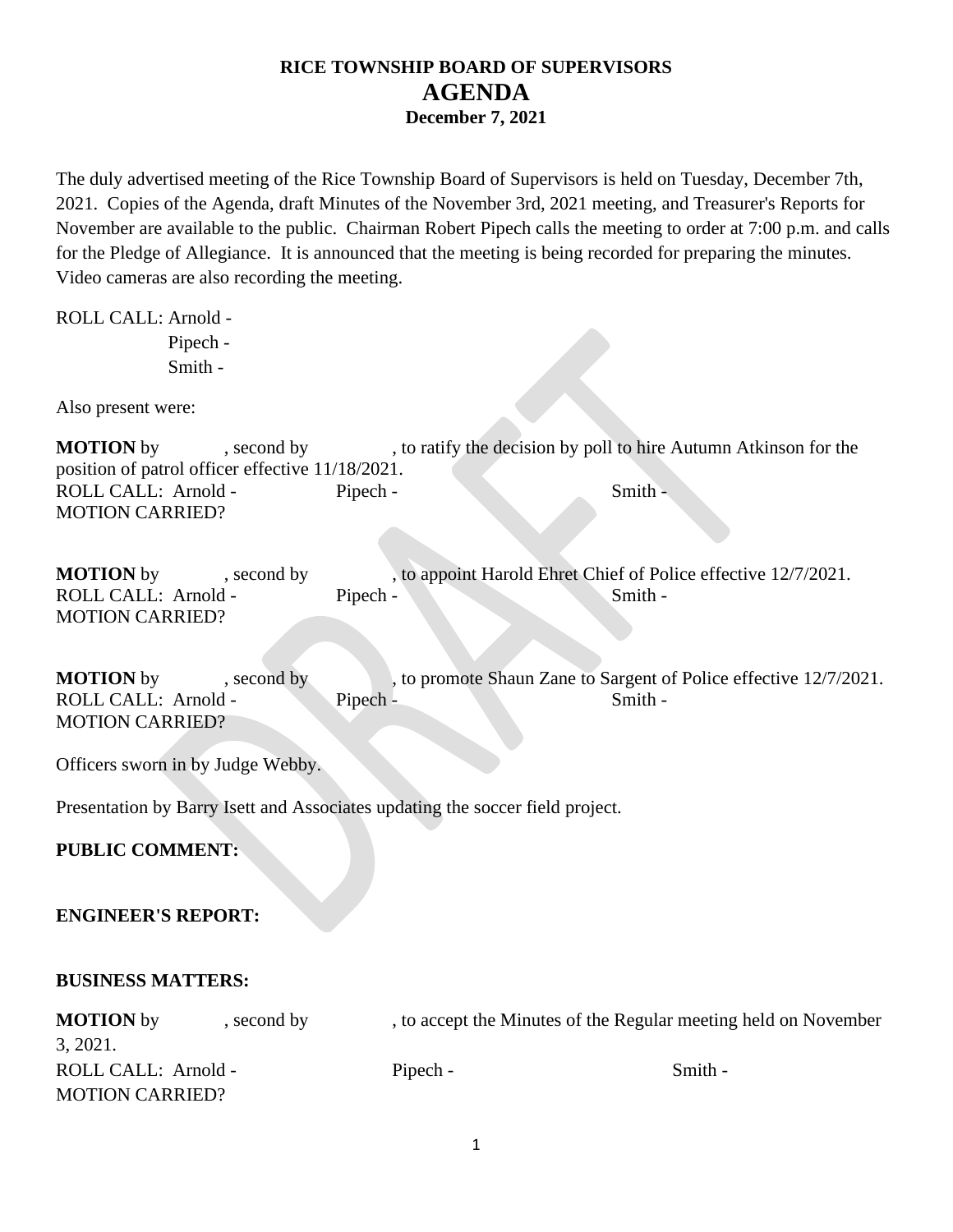### **BUSINESS MATTERS Cont.:**

Received the Treasurer's Report for November, 2021: **MOTION** by , second by , to accept the Treasurer's Report as presented and all bills to be paid. ROLL CALL: Arnold - Pipech - Smith -MOTION CARRIED? Received the Roadmaster's Report for November, 2021: **MOTION** by , second by , to accept the Roadmaster's Report as presented. ROLL CALL: Arnold - Pipech - Smith - Smith -MOTION CARRIED? Received the Police Report for November, 2021: **MOTION** by , second by , to accept the Police Report as presented. ROLL CALL: Arnold - Pipech - Smith -MOTION CARRIED? Received the Zoning Report for November, 2021: **MOTION** by , second by , to accept the Zoning Report as presented. ROLL CALL: Arnold - Pipech - Smith -MOTION CARRIED? Received the SEO Report for November, 2021: **MOTION** by , second by , to accept the SEO Report as presented. ROLL CALL: Arnold - Pipech - Smith -MOTION CARRIED? **MOTION** by , second by , to appoint Grevera & Associates to conduct the 2021 Audit at the cost of \$3,610. ROLL CALL: Arnold - Pipech - Smith -MOTION CARRIED? **MOTION** by second by , to give full-time employees a holiday bonus of \$50 as a thank you for their dedicated service. ROLL CALL: Arnold - Pipech - Smith -MOTION CARRIED?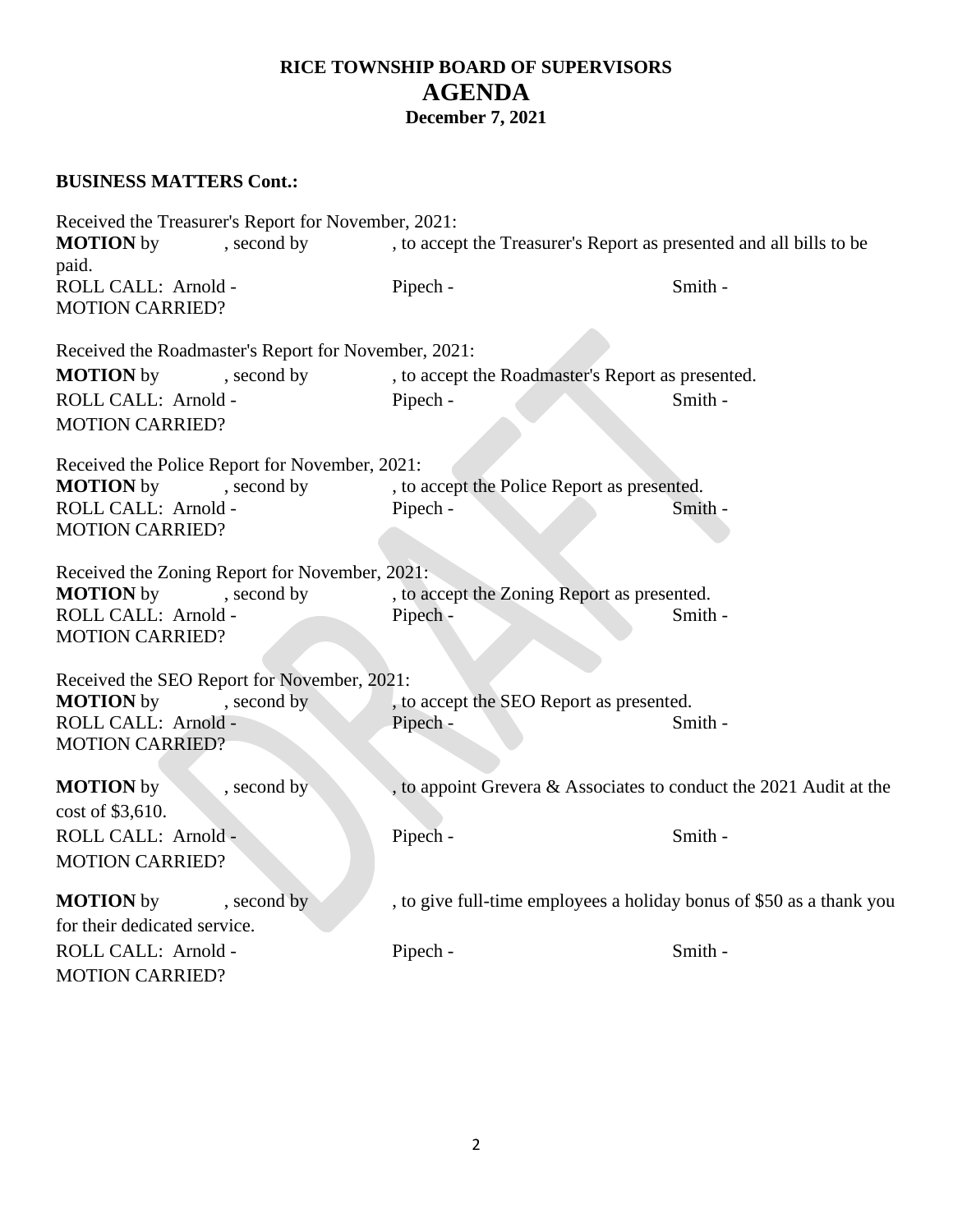### **BUSINESS MATTERS Cont.**

In compliance with the Police Contract:

**MOTION** by , second by , to approve Resolution 2021-13 which states that payments into the police pension fund by members of the police department are eliminated for the year 2022, and no deductions should be made from the pay of the members for the purpose of contributing to the police pension fund.

ROLL CALL: Arnold - Pipech - Smith -MOTION CARRIED? **MOTION** by , second by , to approve Resolution 2021-14 which authorizes the

Secretary/Treasurer to sign contracts and documents on behalf of the Township. ROLL CALL: Arnold - Pipech - Smith -MOTION CARRIED?

**MOTION** by , second by , to approve the calendar of meeting dates for the Board of Supervisors as the first Tuesday of every month, 2022, except November when the Board shall meet on Wednesday, November 3, and the calendar of meetings for the Planning Commission as the fourth Wednesday of every month, 2022, except for November and December when those meetings are held on the Wednesday one week prior to avoid holidays, and for said meeting dates to be advertised.

**MOTION** by , second by , to renumber Resolution 2021-4 Road Dedication of a Section of Woodberry Drive to 2021-4A to avoid numeric duplication. ROLL CALL: Arnold - Pipech - Smith -MOTION CARRIED?

**MOTION** by , second by , to adopt the following budget for Rice Township for 2022. ROLL CALL: Arnold - Pipech - Smith -MOTION CARRIED?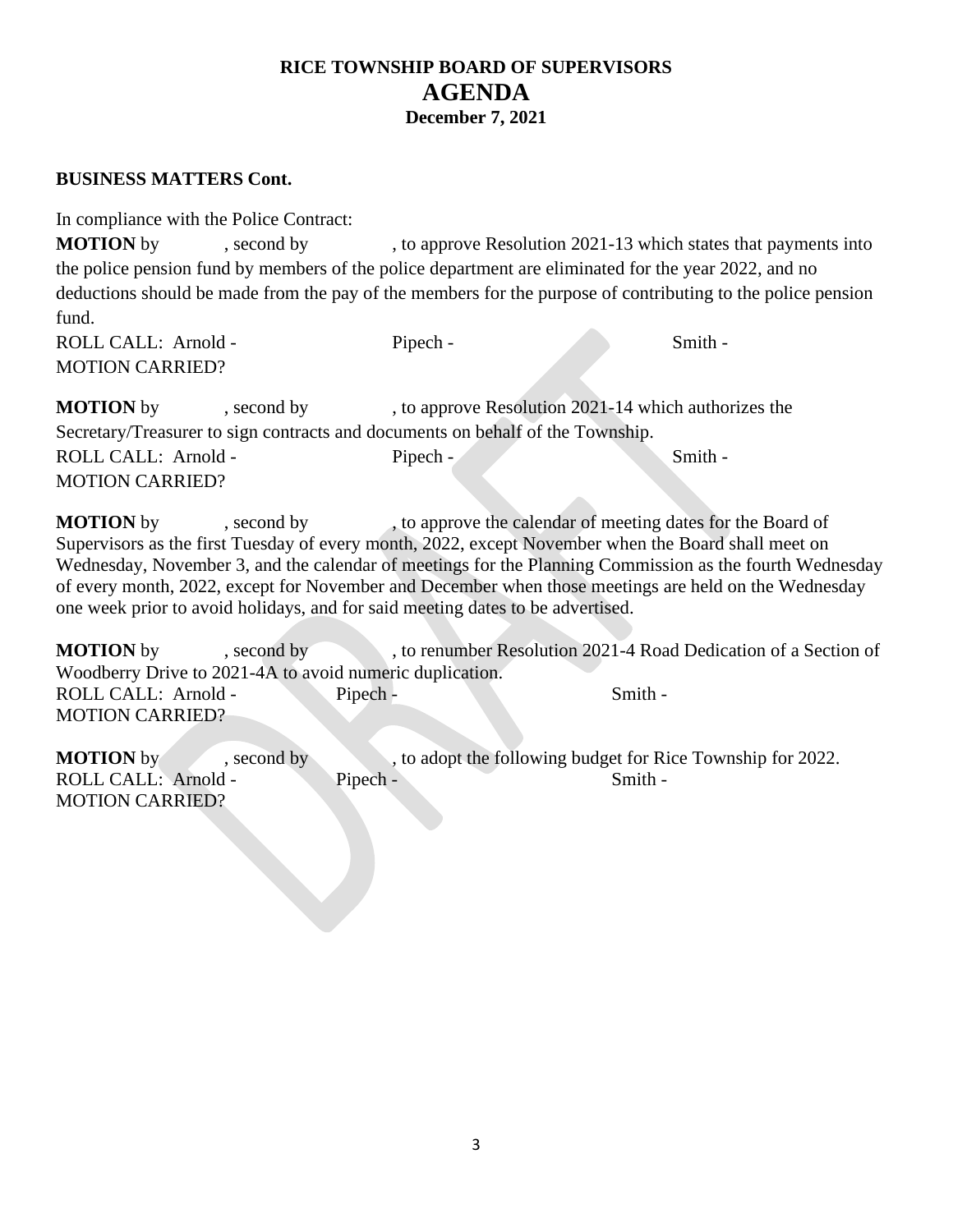# **RICE TOWNSHIP BOARD OF SUPERVISORS AGENDA**

**December 7, 2021**

| <b>Rice Township-General Fund</b>                | <b>BUDGET</b>                      |
|--------------------------------------------------|------------------------------------|
| <b>ADOPTED</b>                                   | 2022                               |
| <b>Income</b>                                    |                                    |
| Total 300.00 · TAXES                             | \$1,102,000                        |
| Total 320 · LICENSES AND PERMITS                 | \$<br>18,000                       |
| Total 331.00 · FINES AND FORFEITS                | \$<br>5,650                        |
| Total 340.00 · INTEREST, RENTS AND ROYALTIES     | \$<br>32,180                       |
| Total 352.00 - Federal Sared Payments and Ent    | \$<br>185,579                      |
| Total 354.00 · STATE CAPITAL & OPER GRANTS       | \$1,283,318                        |
| Total 355.00 · STATE SHARED REV. & ENTITLEMENT   | \$<br>92,310                       |
| Total 356.00 · STATE PMT IN LIEU OF TAXES        | \$<br>1,277                        |
| Total 358.00 · LOCAL GOV PMT CONTRACTED SVCS     | \$<br>31,249                       |
| Total 360-370 · CHRGS FOR SERVICE(DEPT EARNING)  | \$<br>13,100                       |
| Total 380 · Miscellaneous Income                 | $\boldsymbol{\mathsf{s}}$<br>3,500 |
| <b>Gross Profit</b>                              | \$2,768,163                        |
| <b>Expense</b>                                   |                                    |
| Total 400-409 · GENERAL GOVERNMENT               | \$<br>165,130                      |
| Total 410-419 · PUBLIC SAFETY CAT                | \$<br>531,539                      |
| Total 426-429 · PUBLIC WORKS-SANITATION          | \$<br>23,400                       |
| Total 430-439 · PUBLIC WORKS-HWYS /STREETS       | \$1,118,701                        |
| Total 481-484 · EMPLOYER PAID BENEFITS \$ WITHHO | \$<br>167,731                      |
| Total 486.00 · INSURANCE                         | \$<br>48,629                       |
| Total 487.00 · HEALTH INSURANCE BENEFIT          | \$<br>200,786                      |
| Total 491.00 · REFUND PRIOR YEAR REVENUE         | \$<br>100                          |
| 492.00 · INTERFUND TRANSFERS                     | \$<br>562,690                      |
| Total 493.00 · EMPLOYEE RELATED BENEFITS         | \$<br>500                          |
| 6560 · Payroll Expenses                          | \$<br>1,100                        |
| 69800 · Uncategorized Expenses                   | \$<br>100                          |
| <b>Total Expense</b>                             | \$2,820,406                        |
| <b>Net Income</b>                                | \$<br>(52, 244)                    |
| <b>Transfer from Prior Years</b>                 | \$<br>52,244                       |
| <b>Net surplus (deficit)</b>                     | \$                                 |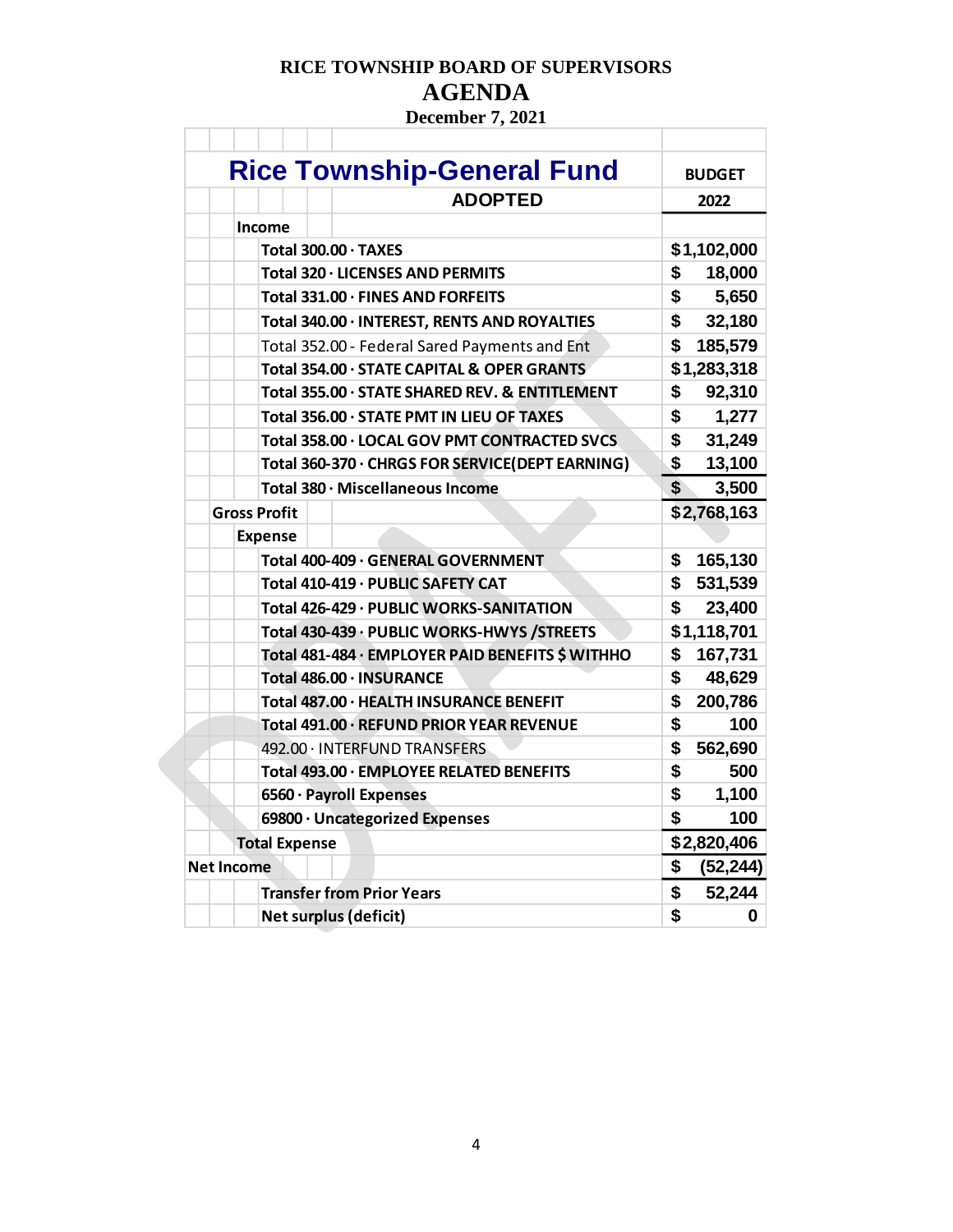## **RICE TOWNSHIP BOARD OF SUPERVISORS AGENDA**

**December 7, 2021**

|                                              |    | <b>ADOPTED</b> |
|----------------------------------------------|----|----------------|
| <b>RICE TOWNSHIP 2022</b>                    |    | <b>BUDGET</b>  |
| <b>LIQUID FUELS</b>                          |    | 2022           |
| <b>Income</b>                                |    |                |
| Total 341.00 · INTEREST ON DEPOSITS          | \$ | 200            |
| 355.02 · LIQUID FUEL TAX                     | \$ | 124,601        |
| <b>Total Income</b>                          | \$ | 124,801        |
| <b>Expense</b>                               |    |                |
| Total 432.00 · SNOW REMOVAL                  | \$ | 33,000         |
| 434.00 · Street Lighting                     | \$ | 21,000         |
| Total 437.00 · REPAIRS & MAINT. TO EQUIPMENT | \$ | 20,000         |
| Total 438.00 · MAINT. & REPAIRS TO ROADS     | \$ | 46,500         |
| <b>Total Expense</b>                         |    | 120,500        |
| <b>Net Income</b>                            |    | 4,301          |

|                                     |  | <b>RICE TOWNSHIP</b>                         |    | <b>ADOPTED</b> |
|-------------------------------------|--|----------------------------------------------|----|----------------|
|                                     |  | <b>RECREATION FUND</b>                       |    | <b>BUDGET</b>  |
|                                     |  |                                              |    | 2022           |
| Income                              |  |                                              |    |                |
|                                     |  | Total 341.00 · INTEREST EARNINGS             | \$ | 10             |
|                                     |  | Total 367 · - RECREATION                     | \$ | 3,500          |
| 392.00 · Transfer from General Fund |  |                                              |    | 562,690        |
| <b>Total Income</b>                 |  |                                              | \$ | 566,200        |
| <b>Expense</b>                      |  |                                              |    |                |
|                                     |  | Total 454.00 · PARKS                         | \$ | 561,200        |
|                                     |  | <b>457 · CIVIL AND MILITARY CELEBRATIONS</b> | \$ | 5,000          |
| <b>Total Expense</b>                |  |                                              | Ś  | 566,200        |
| <b>Net Income</b>                   |  |                                              | \$ |                |

Rice Township Tax Rates

Total.............................................................0.26 mills (property assessed value x \$0.00026) Real Estate Transfer Taxes...........................1/2 of 1% collected Local Services Tax.........................................\$5.00 Township; \$5.00 School District

There is NO tax increase for 2022.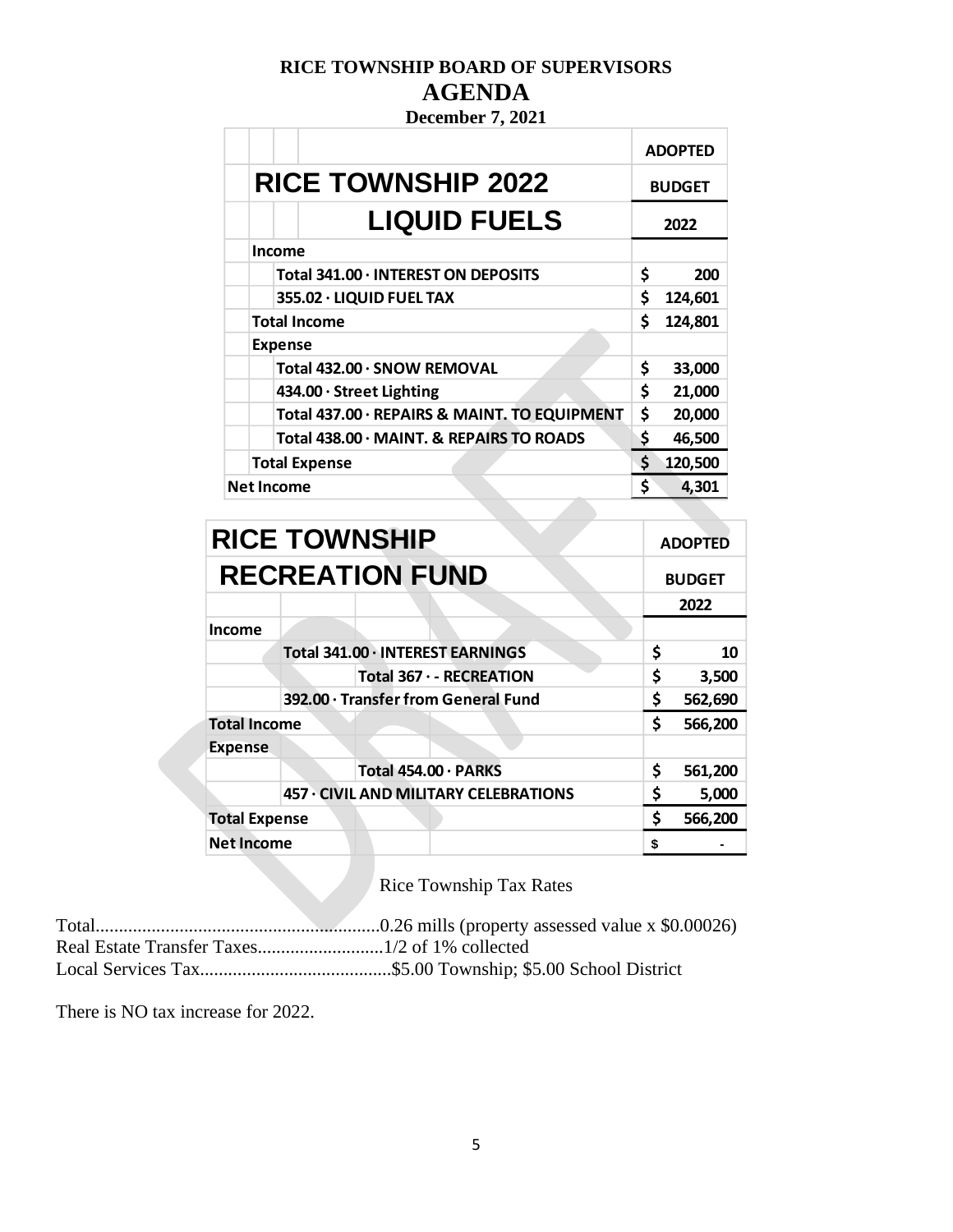### **BUSINESS MATTERS Cont.:**

**MOTION** by , second by , to pass Resolution 2022-1 that the above millage and tax rate for Rice Township for 2022 be adopted as presented. ROLL CALL: Arnold - Pipech - Smith -MOTION CARRIED?

| <b>MOTION</b> by            | , second by |          |         | , to increase the hourly wage for Ron Miller, Jr. to \$15.00 per hour |
|-----------------------------|-------------|----------|---------|-----------------------------------------------------------------------|
| effective October 12, 2021. |             |          |         |                                                                       |
| ROLL CALL: Arnold -         |             | Pipech - | Smith - |                                                                       |
| <b>MOTION CARRIED?</b>      |             |          |         |                                                                       |

**MOTION** by , second by , to enter into an agreement with FirstLight (Lessor) whereby Lessor pays \$3,5000 per month from December 1, 2021 to December 31, 2022 to lease space at 40 Willoweby Street. ROLL CALL: Arnold - Pipech - Smith -MOTION CARRIED?

| <b>MOTION</b> by       | , second by                                                               |          | , to hire Pinnacle Cleaning Service for monthly service at a |
|------------------------|---------------------------------------------------------------------------|----------|--------------------------------------------------------------|
|                        | monthly rate of \$80.00. Pinnacle Cleaning Service is bonded and insured. |          |                                                              |
| ROLL CALL: Arnold -    |                                                                           | Pipech - | Smith -                                                      |
| <b>MOTION CARRIED?</b> |                                                                           |          |                                                              |

**MOTION** by , second by , to approve the following dues payments for 2022: \$275.00 to Northeastern Pennsylvania Alliance \$30.00 to the Luzerne County Boroughs and Townships Association \$150.00 to the Pennsylvania Chiefs of Police Association ROLL CALL: Arnold - Pipech - Smith -MOTION CARRIED?

The Supervisors want to the thank residents for their cooperation and participation in the fall leaf program. Leaves brought to the recycle center by residents resulted in 2 dumpsters being filled and is estimated to have saved close to \$30,000 in taxpayer expense, allowing our Public Works Crew to patch roads and prepare the trucks for inclement weather.

The Supervisors thank Abe's Hot dogs, not only for their participation during the Halloween Extravaganza, but also for their generous donation to the Recreation Fund of \$50.00.

The Supervisors thank Bruce Fine Construction and Matt McGowan/Hallmark Homes for their generous donation of \$1,500 each towards the purchase of electronic street speed signs.